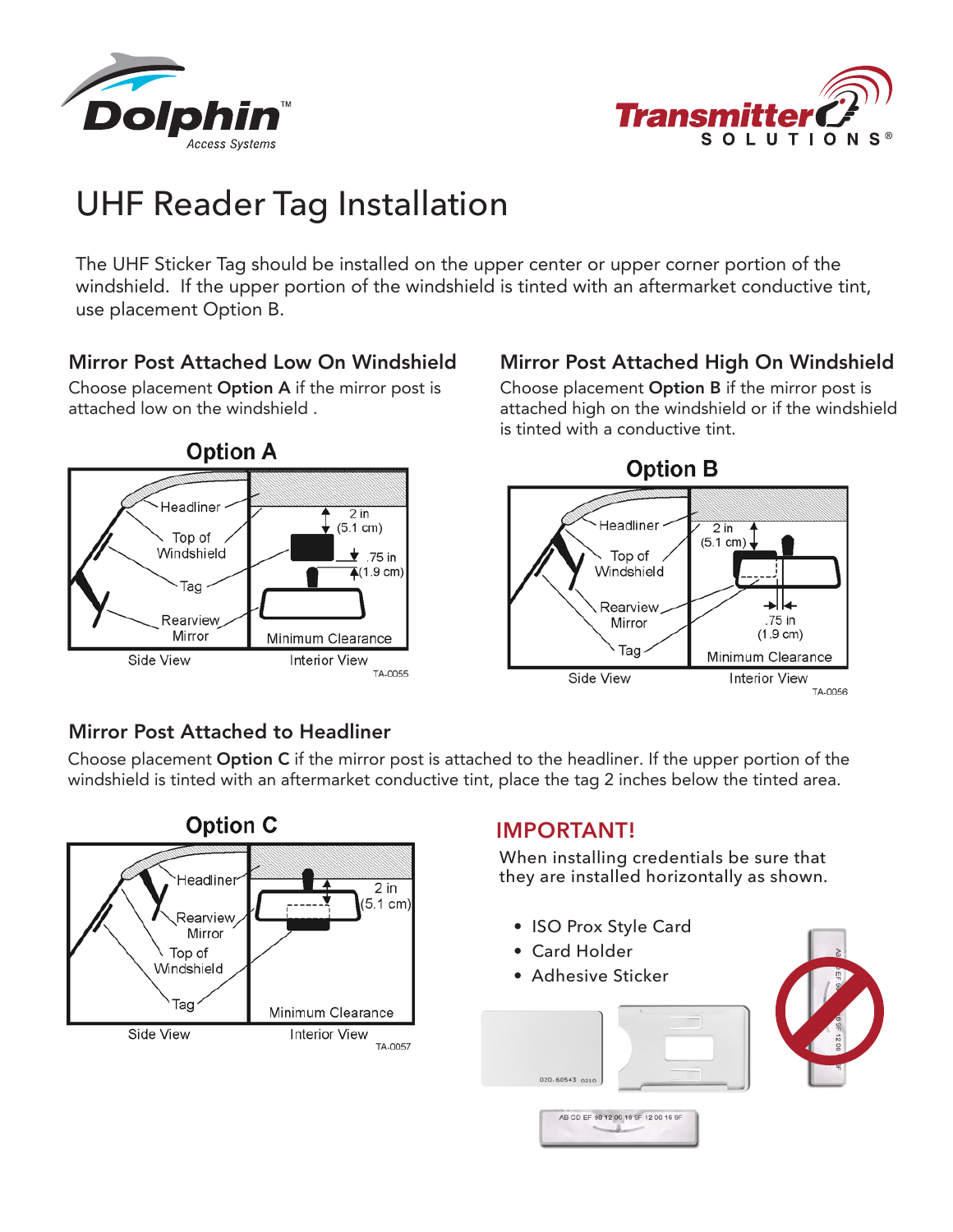If the UHF reader antenna is installed to the left of the vehicle, optimal tag position is on the left side of the vehicle.



If the UHF reader antenna is installed to the right of the vehicle, optimal tag position is on the right side of the vehicle.